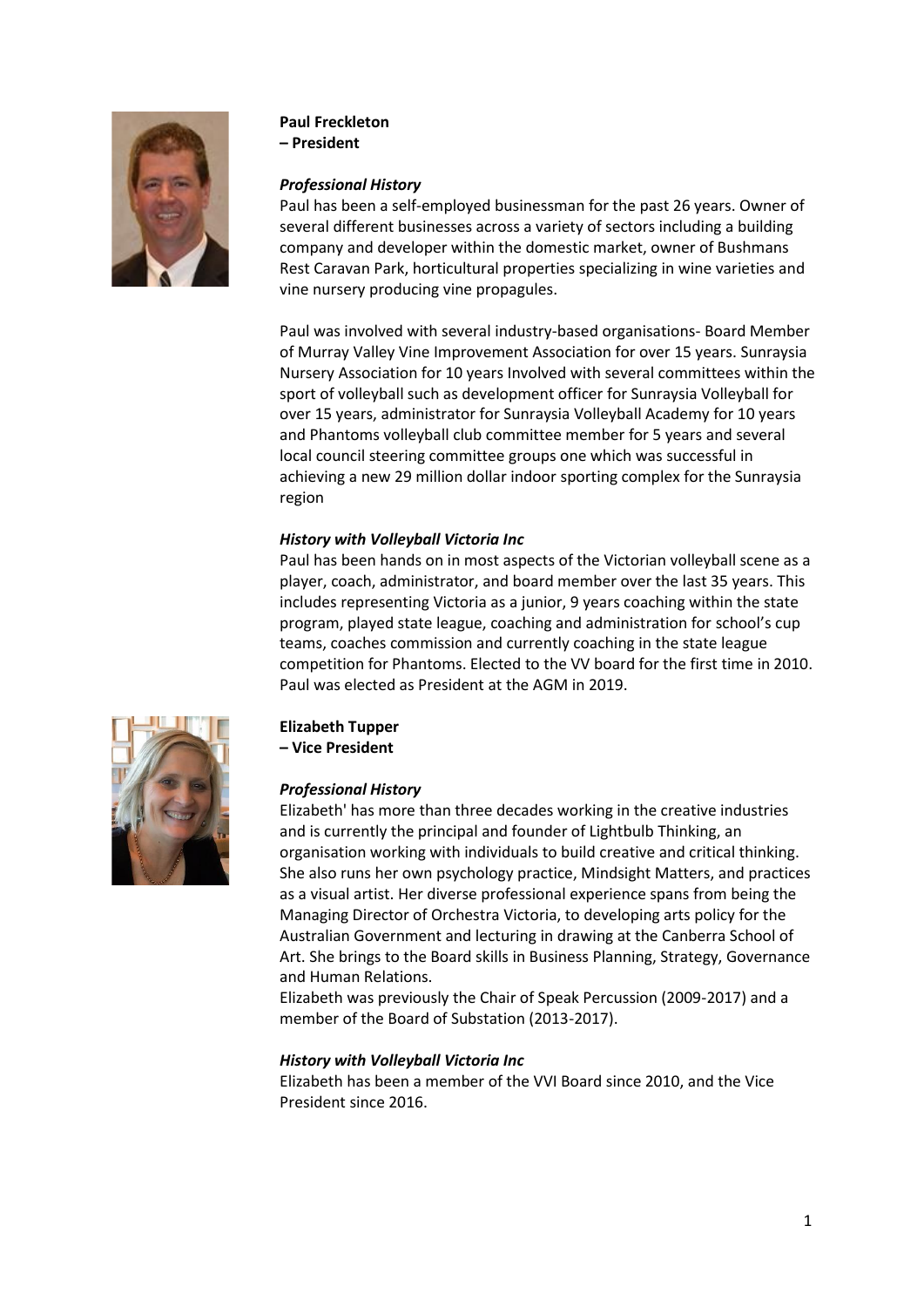

# **Peter Hertan**

**– Office Director**

## *Professional History*

Previously a senior public servant in the Victorian Government, Peter's previous roles include Head of Sport and Recreation Victoria, Veterans Affairs and Renewable Energy Victoria.

Currently working as a consultant advising Governments, councils and sports on stadia development, major events, community facilities, participation and governance of elite sports and competitions.

Peter has had extensive experience as a Chair and member of many Sports Boards including the Victorian Institute of Sport, Melbourne and Olympic Parks Trust, World Swimming Championships and Cricket World Cup. Peter has also had experience on community boards including Doutta Galla Aged Services, School Council & Sports Clubs.

## *History with Volleyball Victoria Inc*

Peter has played Volleyball for over 15 years. Peter was elected to the board in 2019.



## **Cori Wilder**

**– Office Director**

## *Professional History*

Cori has 25 years' experience in volleyball including 13 years playing in the USA at an elite junior level, University level and 12 years coaching junior girls volleyball at all levels.

Since in Australia, Cori has developed a successful and ever-expanding junior development program for Eastside Hawks and served for three years as President of Melbourne Beaches Volleyball Association.

Cori holds a master's degree in Sports Management, Marketing and Sponsorship with 15 years' experience developing and promoting programs for both not-for-profit sports/fitness organisations as well as elite Olympic sports such as Gymnastics, Diving and Snowboarding.

Cori is currently the Marketing Manager at Chain Reaction Foundation.

### *History with Volleyball Victoria Inc*

Playing and coaching member since 2011. Cori was co-opted on to the Board in 2015.



# **Lauren Dining**

**– Elected Director**

## *Professional History*

Lauren is the Principal Lawyer and Director of her own legal practice in regional Victoria. She primarily litigates in the Family Law Courts as an Independent Children's Lawyer in complex parenting disputes. From 2018 to 2022 Lauren also held the position of Principal Lawyer of Mallee Family Care Community Legal Centre, providing lawyers with mentoring and overseeing the legal casework of the Centre. She continues in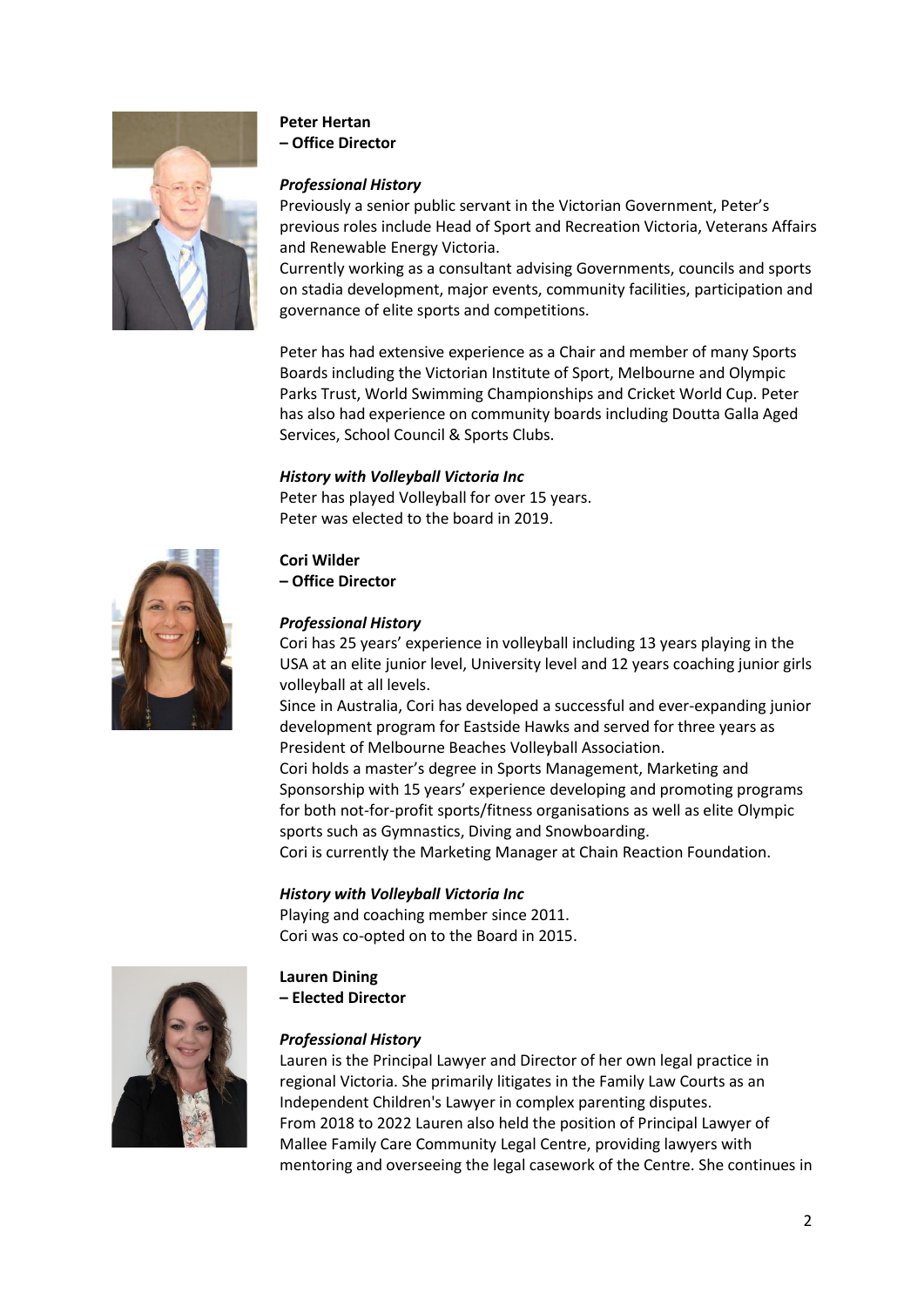the role of Senior Lawyer for that organisation currently, with a focus on mentoring junior lawyers.

Lauren has been involved in a number of consultations with the Federal Government and the Executive of the Federal Circuit and Family Court of Australia in recent years, providing a regional perspective in each of those submissions and leading discussions relating to law reform.

Lauren held a position on the Board of Management at Mallee Family Care from February 2019 until October 2020 resigning only to accept a position with the Organisation. She has been a member of the St Paul's Primary School Advisory Council since 2017 and held the position as Chair from February 2019 until November 2021.

#### *History with Volleyball Victoria Inc*

Lauren has played Volleyball since she was a teenager. Lauren has been a member of the Volleyball Victoria Board since April 2022.



#### **Catherine Norman – Elected Director**

#### *Professional History*

Cath has been Managing Director of FAR Limited (an Australian Securities Exchange listed oil and gas explorer) since 2011 and has held senior managerial and technical positions in Australian and UK resource companies for over 30 years. Cath has a BSc in Geophysics (1985) and although born in Melbourne, spent her formative years in Western Australia.

Cath is a member of numerous industry associations including the Australian Institute of Directors and recipient of the "Distinguished Individual Contribution to the African Industry" award in 2018 from the board of the African Petroleum Club and "Woman in Exploration and Production" award in 2018 in the annual upstream industry awards. Cath has a strong interest in diversity in the workplace and mentoring professional women.

Cath had a 25-year career as a volleyball player (and coach) at national and international level in both Australia and the UK (1981-2005, 2011 coaching Vic U/21 women's beach team). As a member of the UK Beach Volleyball Board (1998-2001), Cath was responsible for securing sponsorship and managing player seedings for the national tour.

Cath was Board Member of Volleyball WA (2003-2004),

# *History with Volleyball Victoria Inc*

Cath was appointed to the board in 2021.